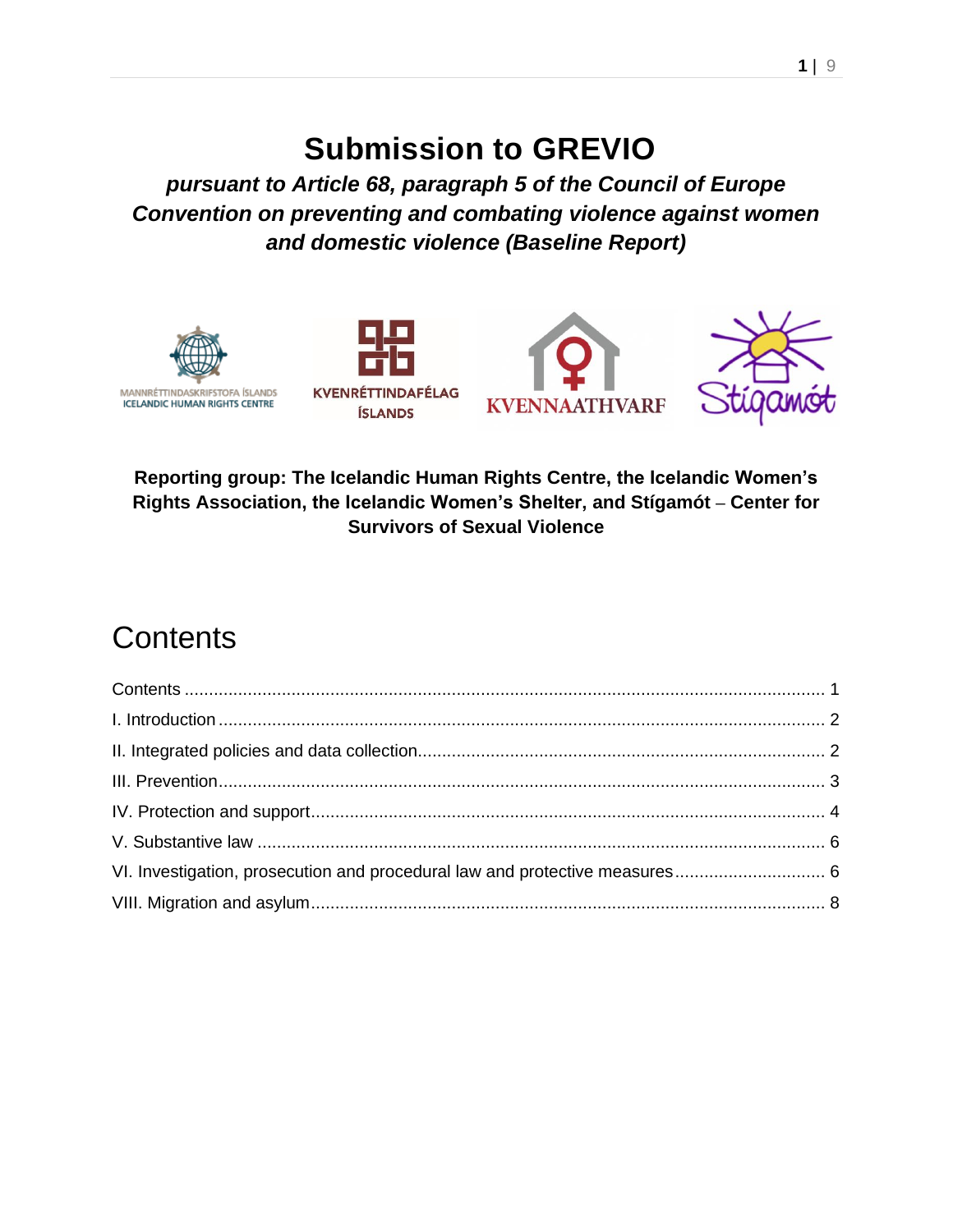# <span id="page-1-0"></span>I. Introduction

According to a research conducted by the University of Iceland in 2019 (Áfallasaga kvenna), 40% of women in Iceland have been subject to physical and sexual violence in their lifetime, 32% have been harassed in their workplace and 14% suffer from PTSD.<sup>1</sup>

A research conducted by the Surgeon General in 2017 (Heilsa og líðan Íslendinga), showed a total of 36.8% of Icelanders have been subject to violence in their lifetime, men 37% and women 41.1%. Of those, 17,9% had been subject to physical abuse (men 27.5% and women 40.2%), 13.4% had been victims to sexual violence (men 6.9% and women 23.9%), 27% had been subject to psychological abuse (men 28.5% and women 35.5%).<sup>2</sup>

These two studies show that violence against women and girls is very much present in Icelandic society and to a high level. They also stress the need for the government to take urgent action to combat gender based violence.

This report is based on the questionnaire on legislative and other measures giving effect to the provisions of the Council of Europe Convention on Preventing and Combating Violence against Women and Domestic Violence (Istanbul Convention), adopted by GREVIO on March 11, 2016. The report is based on focused issues and areas of competence within the reporting group.

This report lists the concerns of the reporting group with the Icelandic government's adherence to the Istanbul Convention, as well as our recommendations and is neither exhaustive of all articles in the Convention nor the Icelandic government's report.

# <span id="page-1-1"></span>II. Integrated policies and data collection

Alþingi, the Icelandic parliament, passed a four-year action plan against violence in 2019. $3$  This plan contains many important actions but very limited funding. Bearing in mind the scale of the problem, as well as the ambitious goal stated in the introduction of the action plan that *Iceland shall be at the forefront when it comes to combating violence in society and how to deal with its consequences*, the inadequate funding for actions proscribed by the plan is unacceptable.

Aside from the lack of funding, the action plan includes neither plans for monitoring the implementation of the action plan nor provisions for supervision or official evaluation of results.

<sup>1</sup> *Áfallasaga kvenna* (2021). University of Iceland. https://afallasaga.is/nidurstodur/

<sup>2</sup> Icelandic Directorate of Health (2017). Unpublished results from the study "Heilsa og líðan Íslendinga". https://www.landlaeknir.is/tolfraedi-og-rannsoknir/rannsoknir/heilsa-og-lidan-islendinga/

<sup>3</sup> Alþingi (2019). Resolution 35/159. "Þingsályktunum áætlun fyrir árin 2019–2022 um aðgerðir gegn ofbeldi og afleiðingum þess". https://www.althingi.is/altext/149/s/1749.html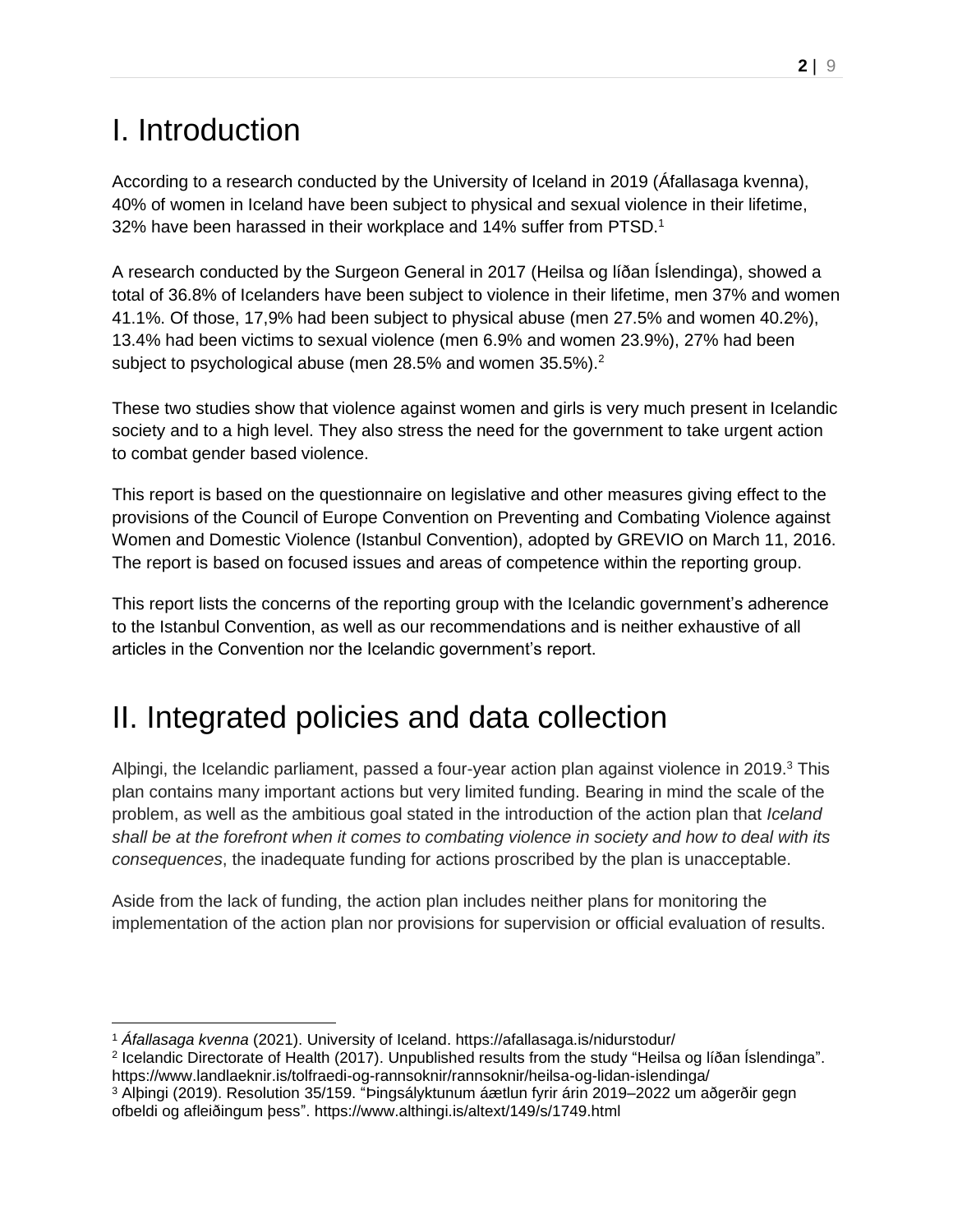*The reporting group encourages the Icelandic government to increase funding for actions against violence and to establish adequate mechanisms for supervising, monitoring and evaluating the impact of the action plan.*

## <span id="page-2-0"></span>III. Prevention

In 2007, a teacher at Borgarholtsskóli, a secondary school in Iceland, began offering students an optional course in gender studies. Since then, she has trained 60 teachers to teach gender studies at the secondary school level, in classes organized by the Union of Icelandic Teachers, and offered short training sessions to hundreds of teachers at the compulsory school level. This training has given teachers the inspiration and tools necessary to organize their own gender studies courses and integrate gender studies into the teaching of other subjects. Since 2007, optional courses in gender studies have been offered in 23 out of 33 secondary schools in Iceland, at the instigation of teachers, and at least 4 schools have made the subject mandatory for all students.<sup>4</sup>

Since 2011, equality has been one of the six pillars of educational approaches in the Icelandic school system. In 2011, new National Curricula were instituted for schools on the compulsory<sup>5</sup> and secondary<sup>6</sup> level in Iceland. The six pillars of education are: literacy; sustainability; democracy; equality; health and welfare; and creativity.

#### *The reporting group encourages the Icelandic government to make gender and equality studies, including education on gender-based violence, a mandatory subject at the compulsory and secondary school level.*

In the past four years, hundreds of women in Iceland have told their stories of harassment and violence in the workplace, sharing them on social media under the hashtag #MeToo. These stories have shifted the conversation in Iceland, spurring several legislative changes, such as establishing an office to help sport and youth clubs dealing with harassment and violence.

In 2020, a committee established by the ministry of welfare following #MeToo stories released a report on mobbing and sexual and gender-based harassment in the Icelandic labor market. This report showed that women were much more likely to have been sexually harassed in the workplace, with 25% of women reporting such harassment compared to 7% of men.<sup>7</sup>

<sup>4</sup> Icelandic Human Rights Centre and Icelandic Women's Rights Association (2016). *Icelandic Shadow Report to CEDAW*, p. 34. https://kvenrettindafelag.is/wp-content/uploads/2016/02/skuggaskyrsla\_web.pdf 5 Icelandic Ministry of Education and Culture (2019). *Aðalnámskrá* 

*grunnskóla*. https://www.stjornarradid.is/library/01--Frettatengt---myndir-og-skrar/MRN/Adalsnamskragrunnskola-3.-utg.-2016\_2019\_master\_16082019.pdf

<sup>6</sup> Icelandic Ministry of Educatio and Culture (2015). *Aðalnámskrá* 

*framhaldsskóla*. https://www.stjornarradid.is/library/01--Frettatengt---myndir-og-

skrar/MRN/Adalnamskra%20framhaldsskola\_2\_utg\_breyt\_2015\_.pdf

<sup>7</sup> Ásta Snorradóttir, Guðbjörg Andrea Jónsdóttir, Guðný Gústafsdóttir, Guðný Bergþóra Tryggvadóttir,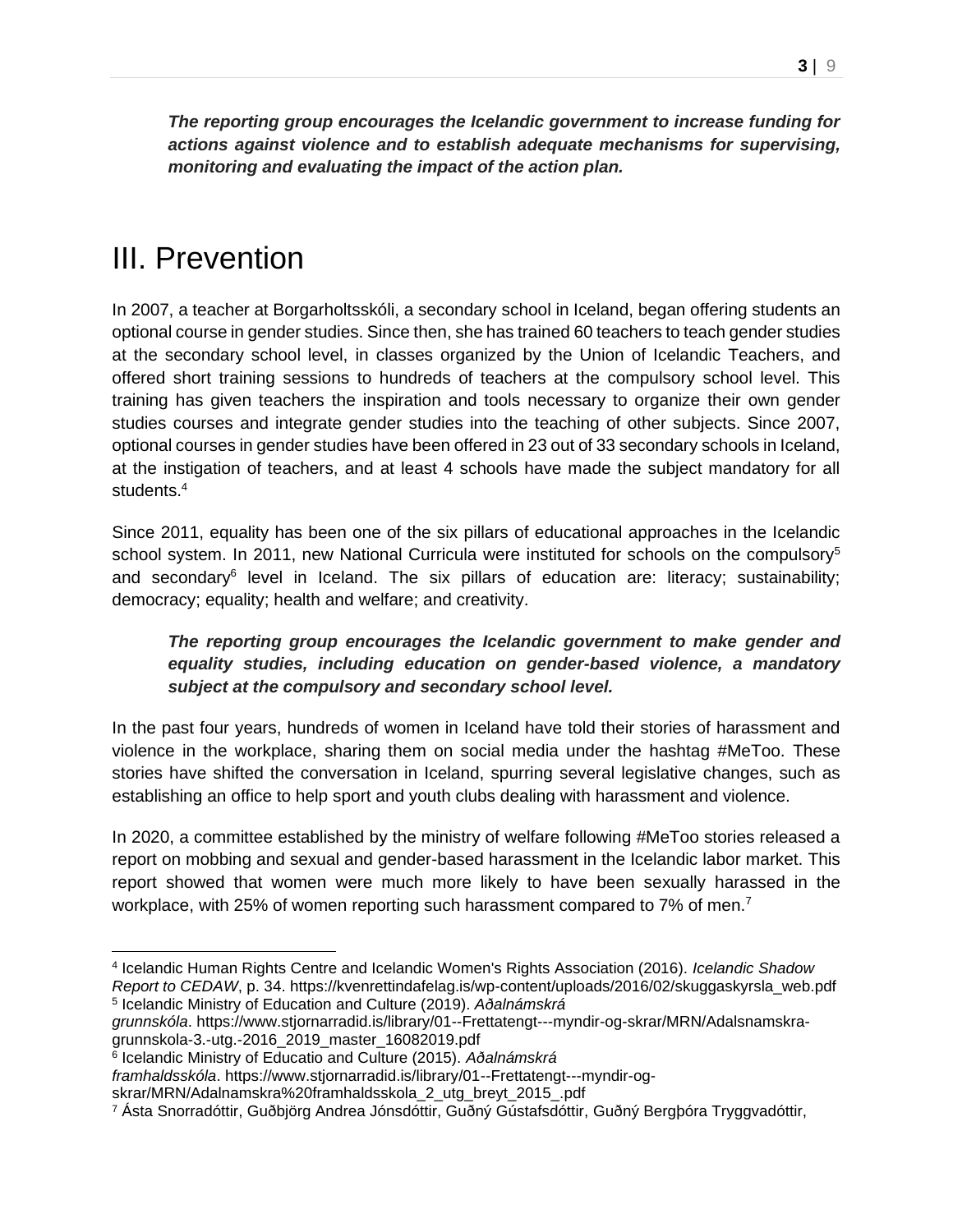A counseling programme, Heimilisfriður, is open to perpetrators of violence. However, this is not suitable to all those wanting to change their ways or seek counseling and advice. Also, this resource is not enough to meet the overall need for counseling, attitude change and alternate means of communication.

*The reporting group encourages the Icelandic government to offer more resources for perpetrators of violence, such as counseling, education, awareness raising and attitude change.*

Albeit that the National Police Commissioner, the Commissioner of the Reykjavík Metropolitan Police and other police commissioners are women, women are still underrepresented in the Icelandic police force,<sup>8</sup> and the number of women police officers who have been sexually harassed is still high. According to a report commissioned by the National Commissioner in 2013, 31% of women police officers have been sexually harassed while working. The harassers were colleagues, superior officers and members outside of the police force.<sup>9</sup>

*The reporting group encourages the Icelandic government to address harassment in the police force, to guarantee women's right to be free from harassment and to safety at work including in the police force, and to increase the number of women serving within the police.*

### <span id="page-3-0"></span>IV. Protection and support

Currently there is no action plan against trafficking in human beings in place but in March 2019, the Ministry of Justice issued the government's *Emphasis on Actions to Combat Human Trafficking and Other Forms of Exploitation*. 10 .

A positive step has been taken with the establishment of a coordination team run by the reception center Bjarkahlíð for victims of violence and the helpline 112 for trafficking notifications, but further action is needed. A steering group on human trafficking has been appointed by the government,

Hrafnhildur Snæfríðar- og Gunnarsdóttir and Margrét Valdimarsdóttir (2020). *Valdbeiting á vinnustað. Rannsókn á algengi og eðli eineltis og áreitni á íslenskum vinnumarkaði*. Icelandic Ministry of Social Affairs. https://www.stjornarradid.is/library/04-

Raduneytin/Felagsmalaraduneytid/Valdbeiting%20%c3%a1%20vinnusta%c3%b0\_%20- %20Copy%20(1).pdf

<sup>8</sup> National Police Commissioner, University of Iceland and others (2013). *Vinnumenning og kynjatengsl innan lögreglunnar*, p. 11. https://www.logreglan.is/wp-content/uploads/2014/12/Vinnumenning-ogkynjatengsl-l%C3%B6greglunnar-%C3%BAtg.-2013.pdf

<sup>9</sup> National Police Commissioner, University of Iceland and others (2013). *Vinnumenning og kynjatengsl innan lögreglunnar*, pp. 11 and 61. https://www.logreglan.is/wp-content/uploads/2014/12/Vinnumenningog-kynjatengsl-l%C3%B6greglunnar-%C3%BAtg.-2013.pdf

<sup>10</sup> Government of Iceland (2019). *Áherslur stjórnvalda í aðgerðum gegn mansali og annars konar hagnýtingu*. https://stjornarradid.is/library/04-

Raduneytin/Domsmalaraduneytid/%C3%81HERSLUR%20STJ%C3%93RNVALDA%20%C3%8D%20A% C3%90GER%C3%90UM%20GEGN%20MANSALI%20OG%20ANNARS%20KONAR%20HAGN%C3%9 DTINGU%20-%20Copy%20(1).pdf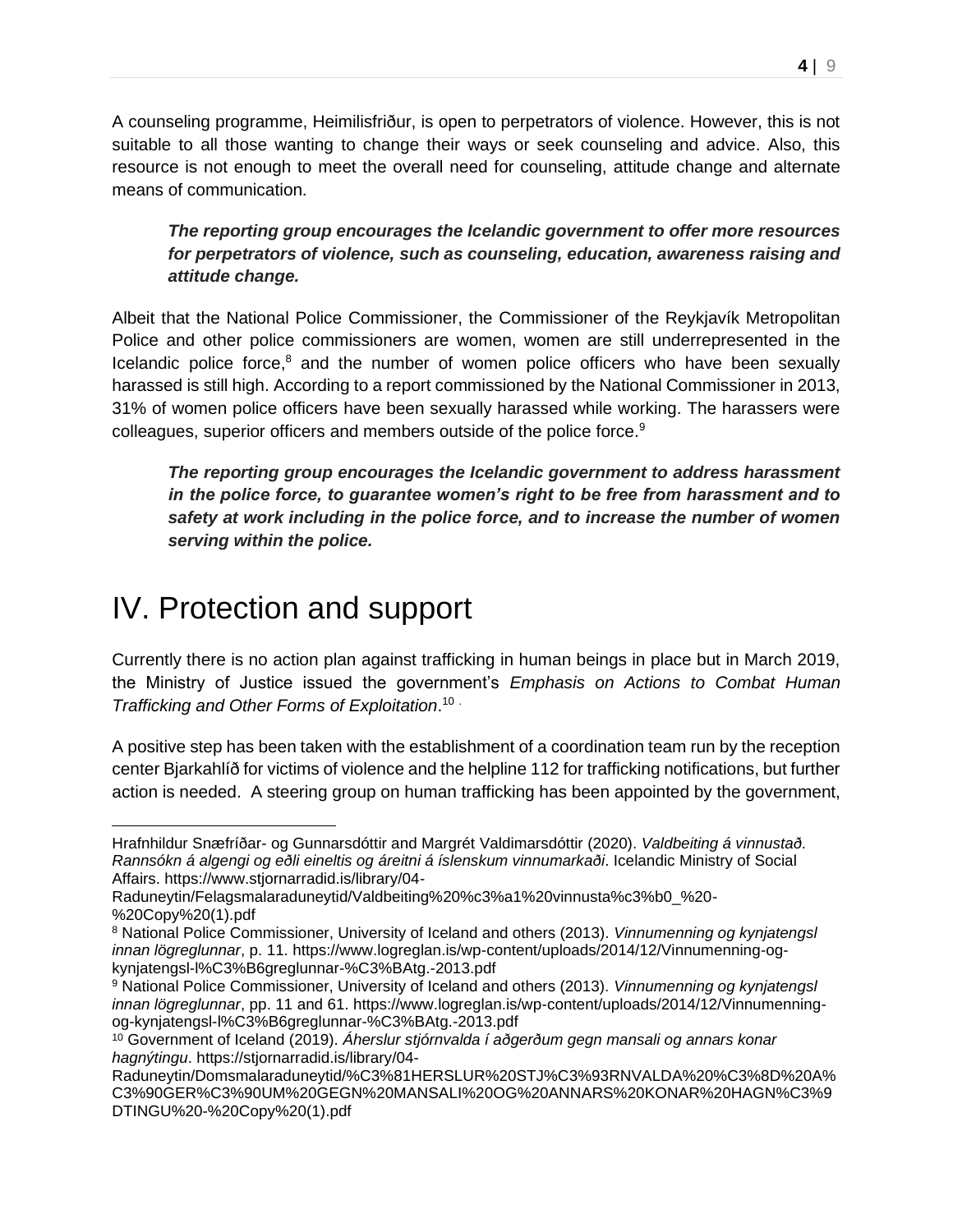bringing together voices from the government, civil society organizations and the labor unions. The Icelandic parliament passed an amendment to the Icelandic penal code in 2021 to make it easier to investigate and prosecute human trafficking.<sup>11</sup>

Three task forces were created from the steering group and they made good recommendations to the government on actions to combat human trafficking. One task force deals with the role of implementing preventive measures, the second with investigation and prosecution, and the third with measures regarding assistance, support and protection. The Icelandic government has started the implementation of these recommendations and is currently working on actions against trafficking which include identification of victims of human trafficking, both adults and children. This material will be widely disseminated and available on the Ministry of Justice website. Plans and material for awareness raising are also being developed, for example educational materials for supervisors and union representatives but also for the public. There are also in place plans for awareness raising on exploitation of labour, corporate liability and chain/subcontracting liability. The government has also stated that it intends to instigate research into the trafficking situation in Iceland.

*The reporting group encourages the Icelandic government to adequately fund all actions for combating human trafficking and to issue a comprehensive action plan on trafficking in human beings. The Icelandic government is encouraged to address the structural conditions which enable and perpetuate human trafficking, which include lack of safe legal routes for refugees and migrants, poverty and massive human rights violations in countries of origin.*

The procedural approach to domestic violence since 2014 relies on increased cooperation, knowledge sharing and procedures in domestic violence cases between the police, social services, and child welfare services. The aim of the project includes ensuring the safety of city residents in their homes, providing better services to victims and improving the situation of children and others in vulnerable situations living with domestic violence.<sup>12</sup> Victims of violence can get help from grass-root associations and social service.<sup>13</sup> A treatment and knowledge center on violence in close relationships offers treatment to perpetrators of domestic violence.<sup>14</sup> The Reykjavík Metropolitan Police also instituted changes in its organization in 2015, whereby more emphasis is placed on human trafficking and sexual violence.<sup>15</sup>

#### *The reporting group encourages the Icelandic government to provide adequate financial resources to the Icelandic Police and other institutions party to this*

<sup>11</sup> Alþingi. Almenn hegningarlög nr. 19/1940 (General Penal Code of Iceland). Article

<sup>227.</sup> https://www.althingi.is/lagas/nuna/1940019.html

<sup>12</sup> Government of Iceland. "Aðgerðir gegn ofbeldi".

https://www.stjornarradid.is/verkefni/almannaoryggi/adgerdir-gegn-brotastarfsemi/adgerdir-gegn-ofbeldi/

<sup>13</sup> City of Reykjavík. "Help for victims of violence". https://reykjavik.is/en/help-victims-violence

<sup>14</sup> City of Reykjavík. "Aðstoð fyrir gerendur". https://reykjavik.is/adstod-fyrir-gerendur

<sup>15</sup> National Police Commissioner (2015). *Mat ríkislögreglustjóra á skipulagðri brotastarfsemi*, pp. 8- 11. https://www.logreglan.is/wp-content/uploads/2015/09/Skipul%C3%B6g%C3%B0-

gl%C3%A6pastarfsemi-mat-GRD-september-2015.pdf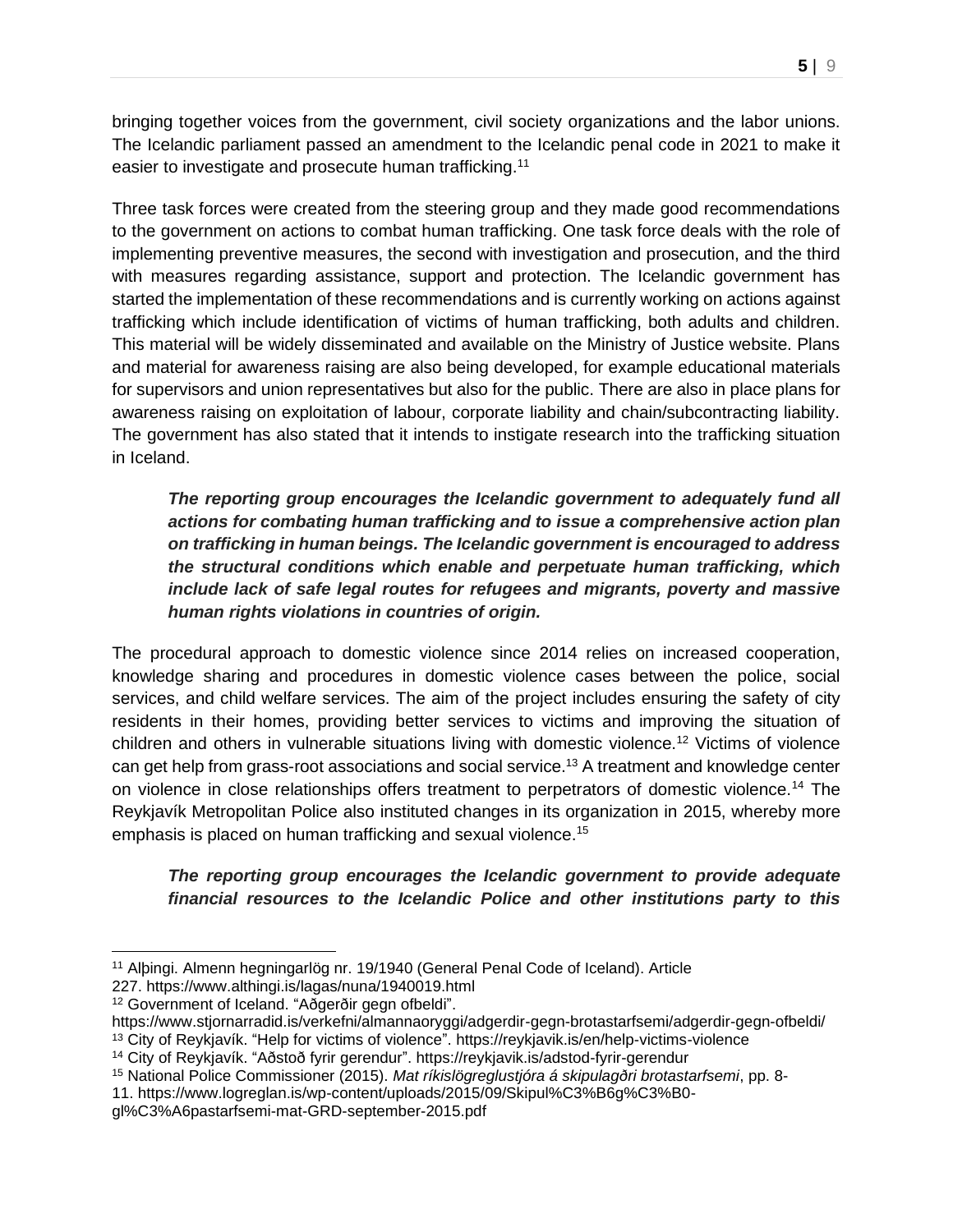*coordinating mechanism to carry out assistance to victims of sexual violence and conduct investigations in a satisfactory manner.* 

The reporting group commends the government on their support to the service centres for victims of violence such as Bjarkarhlíð, Bjarmahlíð and Sigurhæðir and also to most of the partners offering their services at the centers. However, the Women's Counseling, which offers free legal and social work advice to women, received only 400,000 ISK from the government for their operations in 2020 and no funding at all for 2021. Albeit that the lawyers and social workers are volunteering, administration, rent, telephone, web site, email, internet, travel costs and other costs need to be paid for. If this situation continues the Women's Counseling will have to discontinue their operations (which have been ongoing since 1983) and then the situation will be that immigrant women will have access to legal advice at the Icelandic Human Rights Centre but Icelandic women will not.

*The reporting group encourages the Icelandic government to provide adequate financial resources to the Women's Counseling to carry out free legal advice to those in need of it and victims of gender based violence.*

### <span id="page-5-0"></span>V. Substantive law

According to Art. 202 of the General Penal Code the age of sexual consent is 15 years.<sup>16</sup> The article has also been interpreted by the Icelandic courts as to no punishment being given to those claiming not to know the victim's real age. In effect, statutory rape has no practical status here in Iceland.

*The reporting group encourages the Icelandic government to revise Art. 202 of the General Penal Code for a more realistic age of sexual consent, for example to 17 years. It is also recommended that the existing stipulation on impunity if both parties are of a similar age or level of maturity be continued.*

# <span id="page-5-1"></span>VI. Investigation, prosecution and procedural law and protective measures

It has been noted with concern by various human rights treaty bodies, such as the CEDAW<sup>17</sup> and CERD,<sup>18</sup> that the number of reported rapes to the police in Iceland is high, in comparison with the

<sup>16</sup> Alþingi. Almenn hegningarlög nr. 19/1949 (General Penal Code of

Iceland). https://www.althingi.is/lagas/nuna/1940019.html

<sup>17</sup> UN Committee on the Elimination of Discrimination against Women (CEDAW). "Concluding

observations: Iceland, 10 March 2016", UN Doc. CEDAW/C/ISL/CO/7-8, para. 20

<sup>(</sup>b). https://tbinternet.ohchr.org/\_layouts/15/treatybodyexternal/Download.aspx?symbolno=CEDAW/C/ISL/ CO/7-8&Lang=En

<sup>18</sup> Un Committee on the Elimination of Racial Discrimination (CERD). "Concluding observations: Iceland,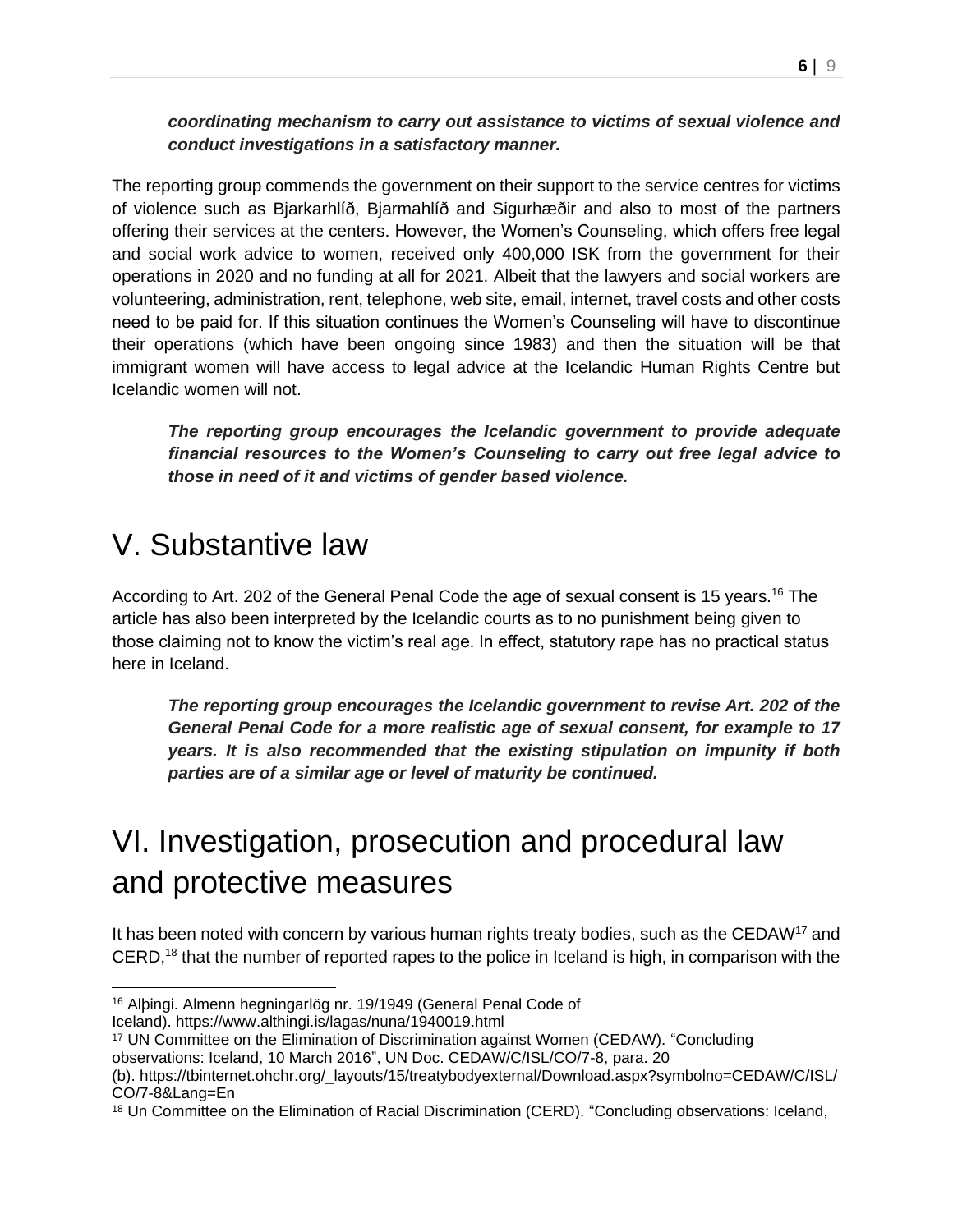number of rape prosecutions undertaken.<sup>19</sup> It has also been pointed out that doubt is an obstacle to conviction, but not to prosecution, and that it is the role of the courts to determine whether a charge is proven or not.

The reporting group expresses its concern at the high number of dismissals of charges of rape and other sexual violence by the State Prosecutor and the low number of convictions in cases of rape and other sexual violence.<sup>20</sup> In March 2021, a group of nine women filed a complaint against the Icelandic State before the European Court of Human Rights for violation of their right to a fair trial. The women reported rapes, domestic violence and sexual harassment to the police, but all cases were dropped by the prosecution authorities. The ECHR has requested for the Icelandic state to answer why eight of the women's cases were dropped and whether that was in accordance with the European Convention on Human Rights. According to the plaintiffs there was evidence in all of the cases which should have led to them going to trial. The Icelandic state has until fall 2021 to answer the Court's questions.<sup>21</sup> Most reports on violence made by women to the police never go to court. For example, in 2013 (the most recent overview) only 17% of rape cases ended with prosecution and only 13% in conviction. Cases were dropped due to passing of statute of limitations, witnesses were not called in for questioning, evidence such as injuries, certificates from psychologists, phone video recordings, even crime scene evidence were given little merit etc.<sup>22</sup> Recent changes in the General Penal Code, namely the change of the legal definition of rape to a consent-based one, do not seem to be reflected in judgements in rape cases, older criteria are still being used.

*The reporting group recommends that the government ensures adequate funding to the investigation and prosecution of sexual offences and domestic violence cases as well as to the training of police, prosecutors and judges on the legislative intent as regards penal stipulations on sexual offences and violence in abusive relationships, in particular as regards the Penal Code stipulation on rape which is based on voluntary consent.*

<sup>18</sup> September 2019", Un Doc. CERD/C/ISL/CO/21-23, p.

<sup>4.</sup> https://tbinternet.ohchr.org/\_layouts/15/treatybodyexternal/Download.aspx?symbolno=CERD%2fC%2fI SL%2fCO%2f21-23&Lang=en

<sup>19</sup> See also *Tilkynntar nauðganir til lögreglu á árunum 2008 og 2009*, a report by Hildur Fjóla Antonsdóttir and Þorbjörg Sigríður Gunnlaugsdóttir, published in 2013, p. 2. https://edda.hi.is/wp-

content/uploads/2014/04/Einkenni-og-me%C3%B0fer%C3%B0-nau%C3%B0gunarm%C3%A1laokt%C3%B3ber-2013.pdf

<sup>20</sup> Hildur Fjóla Antonsdóttir and Þorbjörg Sigríður Gunnlaugsdóttir (2013). *Tilkynntar nauðganir til lögreglu á árunum 2008 og 2009*. University of Iceland and Edda Center for Excellence, p. 2. https://edda.hi.is/wpcontent/uploads/2014/04/Einkenni-og-me%C3%B0fer%C3%B0-nau%C3%B0gunarm%C3%A1laokt%C3%B3ber-2013.pdf

<sup>21</sup> RUV (10 June 2020). "MDE krefst svara frá ríkinu um málsmeðferð 4 kvenna".

https://www.ruv.is/frett/2021/06/10/mde-krefst-svara-fra-rikinu-um-malsmedferd-4-kvenna

<sup>22</sup> Hildur Fjóla Antonsdóttir and Þorbjörg Sigríður Gunnlaugsdóttir (2013). *Tilkynntar nauðganir til lögreglu á árunum 2008 og 2009*. University of Iceland and Edda Center for Excellence, p. 4. https://edda.hi.is/wpcontent/uploads/2014/04/Einkenni-og-me%C3%B0fer%C3%B0-nau%C3%B0gunarm%C3%A1laokt%C3%B3ber-2013.pdf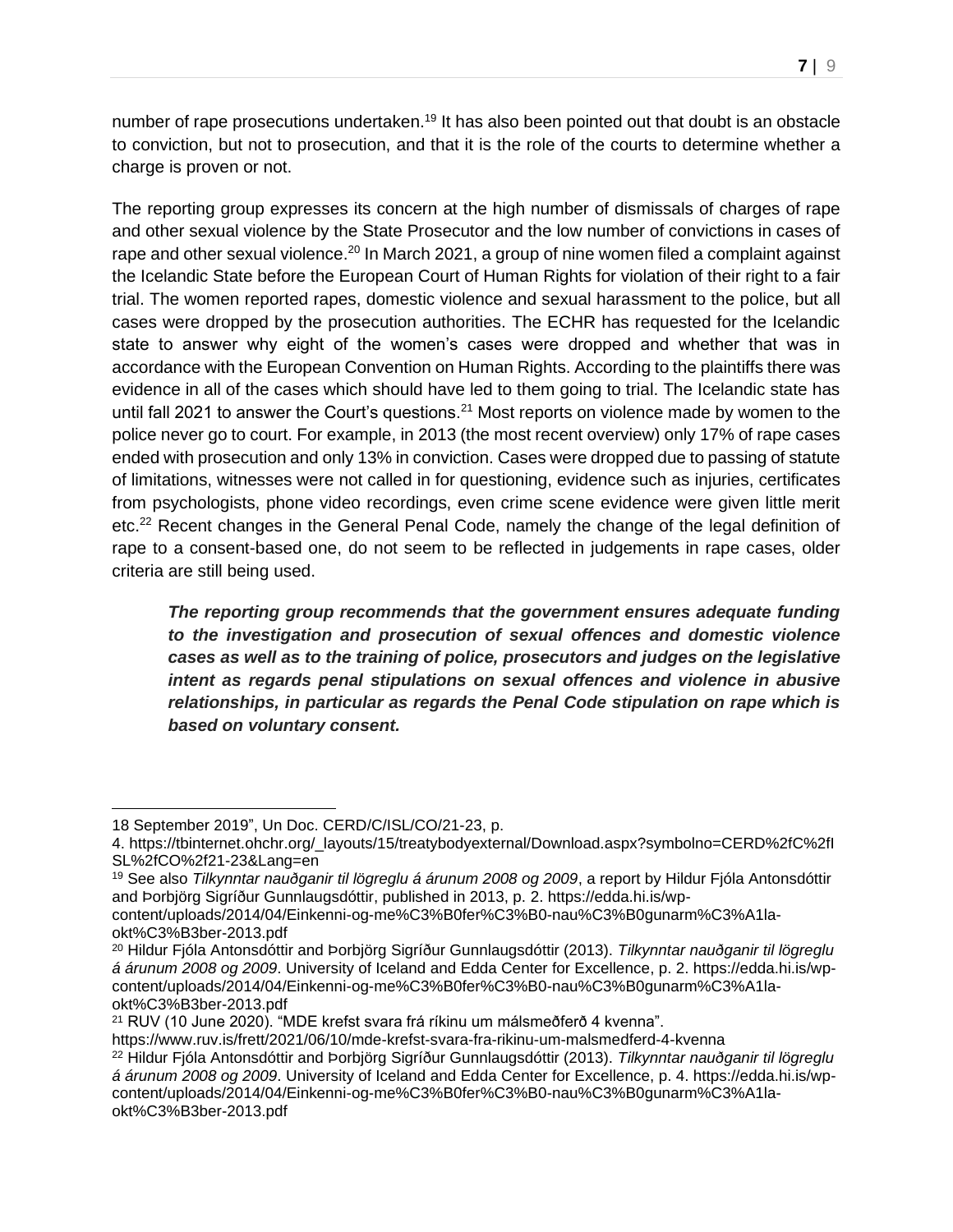A report issued in August 2020 by the National Commissioner of the Icelandic Police states that people, especially women and girls with disabilities are much more likely to be subject to violence than people who are not living with disabilities and that convictions in cases of violence and abuse of people with disabilities are far less likely compared to cases of non-disabled victims.<sup>23</sup> A bill on amendments to the Act on Criminal Procedures, i.a. aimed at improving the status of victims with disabilities in the criminal justice system, has been presented to parliament.<sup>24</sup> However, more efforts and education are needed.

*The reporting group recommends for the government to establish education programs for the police, prosecutors and judges on methods for questioning victims with disabilities and other measures necessary to ensure as fair and thorough procedure as possible.*

#MeToo stories by immigrant women shared in 2018 confirmed that immigrant women often lack knowledge of resources available and avoid seeking help for fear of deportation. Despite good efforts made by the government in recent years, the ratio of migrant women seeking help from the Women's Shelter in Reykjavík continues to be disproportionately large. In 2020, 22% of all women seeking help and advice from the Women's Shelter were immigrant women and as for women seeking refuge at the Shelter, 64% were immigrant women. Both are a higher ratio of immigrant women than in society.<sup>25</sup> According to the Women's Shelter's study from 2020 this disparity can at least in part be traced to the fact that migrant women do not have the same family safety net as Icelandic women.<sup>26</sup>

*The reporting group encourages the Icelandic government to continue providing support to migrant women in abusive relationships and keep up efforts for assisting and empowering these women.*

## <span id="page-7-0"></span>VIII. Migration and asylum

Immigrant women from third countries, i.e. not EEA or EU citizens, hold a family reunification residence permit and hesitate to leave their abusive partners for fear of being turned out of the country. Even if they do not need a residence permit after three years of residence and marriage, they fear what will happen if they divorce or leave their partner, and those not having stayed for three years even more so, because they have to apply for a different type of permit (not family reunification), and fear that their application will not be approved. Albeit that there is a stipulation

<sup>23</sup> National Police Commissioner (2020). *Ofbeldi gegn fötluðum á Íslandi*, p. 3.

https://www.logreglan.is/wp-content/uploads/2021/01/Ofbeldi-gegn-fotludum-2020.pdf

<sup>24</sup> Alþingi. Parliamentary document 1197/151, case no. 718. "Frumvarp til laga um breytingu um meðferð sakamála (réttarstaða brotaþola, fatlaðs fólks og aðstandenda)".

https://www.althingi.is/thingstorf/thingmalalistar-eftir-thingum/ferill/?ltg=151&mnr=718

<sup>25</sup> Icelandic Women's Shelter - Samtök um kvennaathvarf (2020). *Ársskýrsla 2020*, p. 16.

https://kvennaathvarf.is/wp-content/uploads/2021/05/Arsskyrsla-2020.pdf

<sup>26</sup> Icelandic Women's Shelter - Samtök um kvennaathvarf (2020). *Ársskýrsla 2020*, p. 17.

https://kvennaathvarf.is/wp-content/uploads/2021/05/Arsskyrsla-2020.pdf